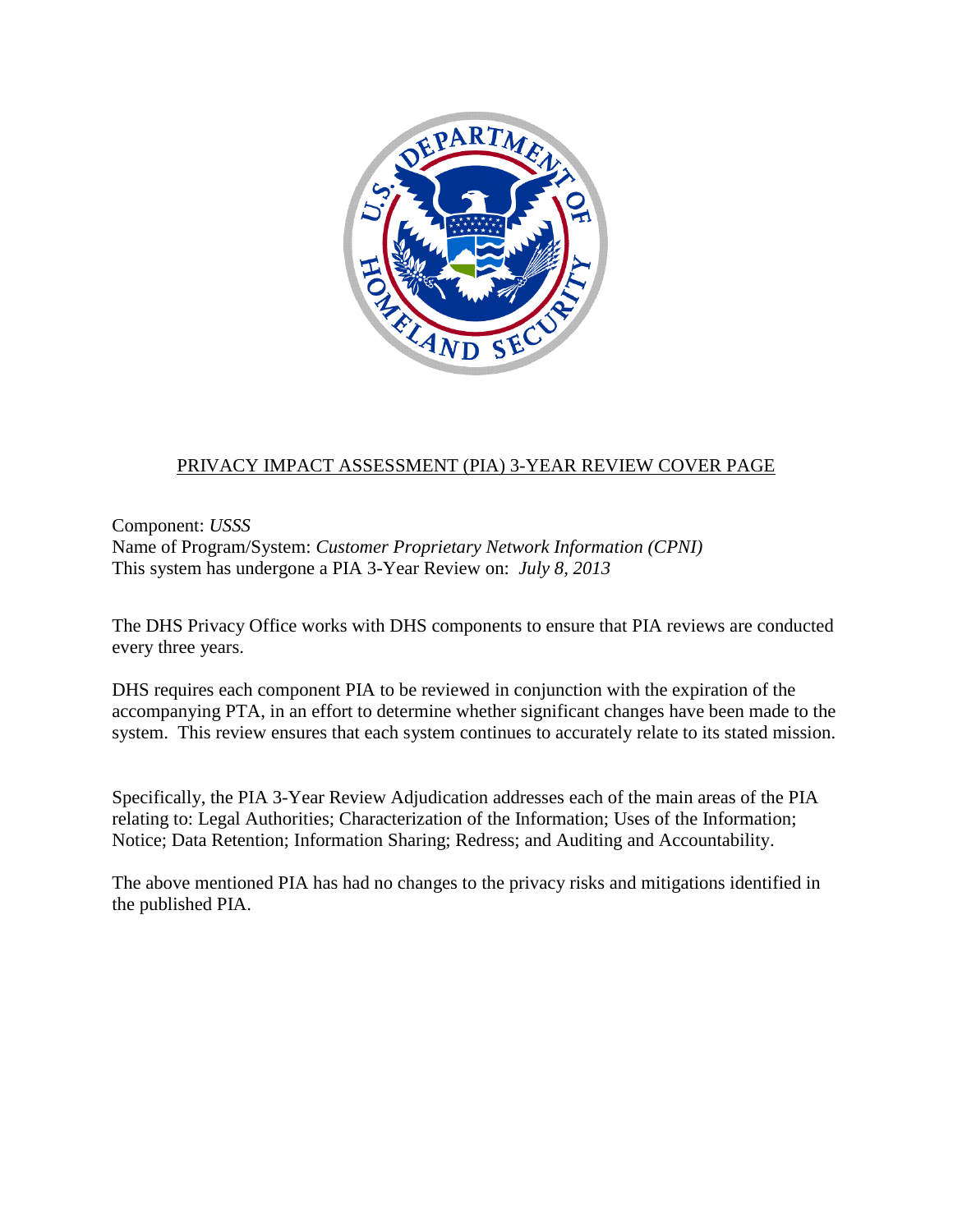

Privacy Impact Assessment for

# CPNI Reporting

December 17, 2008

**Contact Point Nancy Clark Criminal Investigative Division Information Technology Section US Secret Service 202-406-9333**

**Reviewing Official Hugo Teufel III Chief Privacy Officer Department of Homeland Security 202-343-1717**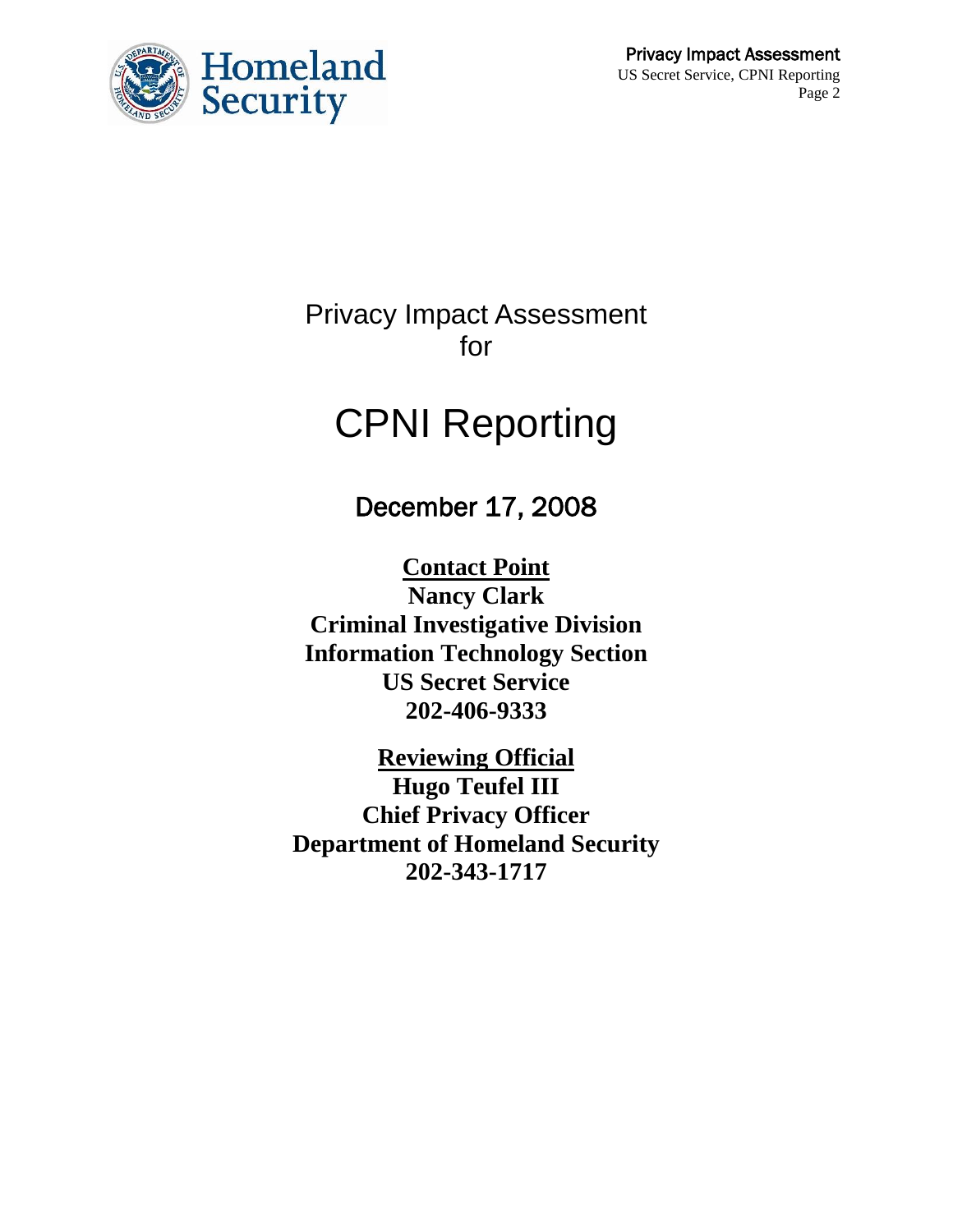

### **Abstract**

The US Secret Service (USSS) and the Federal Bureau of Investigation (FBI) co-sponsor and manage the CPNI (Customer Proprietary Network Information) Reporting website. The website is a tool for telecommunications carriers to report a breach of its customer proprietary network information to law enforcement. The USSS and the FBI are conducting this Privacy Impact Assessment (PIA) because the CPNI Reporting website contains personally identifiable information (PII).

### **Overview**

The CPNI Reporting website is a mechanism for telecommunications carriers to report to law enforcement a breach of its customer proprietary network information (CPNI). The Federal Communications Commission authorized the website pursuant to its mandate that telecommunication carriers report CPNI data breaches to the USSS and FBI through a "central reporting facility." For Notification of Customer Proprietary Network Information Security Breaches, please see Federal Communications Commission (FCC) Rule 07-22 (codified at 47 C.F.R. 64.2011).

CPNI is the data collected by telecommunications corporations about a consumer's telephone calls. It includes the time, date, duration, and destination number of each call, the type of network a consumer subscribes to, and any other information that appears on the consumer's telephone bill. For the statutory definition of CPNI, please see the Telecommunications Act of 1996, 47 U.S.C. § 222 (h)(1)<sup>1</sup>. If a carrier submits a report of CPNI breach to the CPNI Reporting website, the carrier is requested to provide the name, telephone number, and email address of a contact person for that carrier. The website does not ask for or require a personal (non-business) telephone number or email address. In addition, the website specifically advises individuals against including any CPNI data in their reports.

The information collected from the carrier is simultaneuously sent to the appropriate division of the USSS and the FBI. Once an investigation is started by either agency, each agency may share resulting information with the other.

### **Section 1.0 Characterization of the Information**

The following questions are intended to define the scope of the information requested and/or collected as well as reasons for its collection as part of the program, system, rule, or technology being developed.

l

except that such term does not include subscriber list information.

 $1(1)$  Customer proprietary network information

The term "customer proprietary network information" means—

<sup>(</sup>A) information that relates to the quantity, technical configuration, type, destination, location, and amount of use of a telecommunications service subscribed to by any customer of a telecommunications carrier, and that is made available to the carrier by the customer solely by virtue of the carrier-customer relationship; and

<sup>(</sup>B) information contained in the bills pertaining to telephone exchange service or telephone toll service received by a customer of a carrier;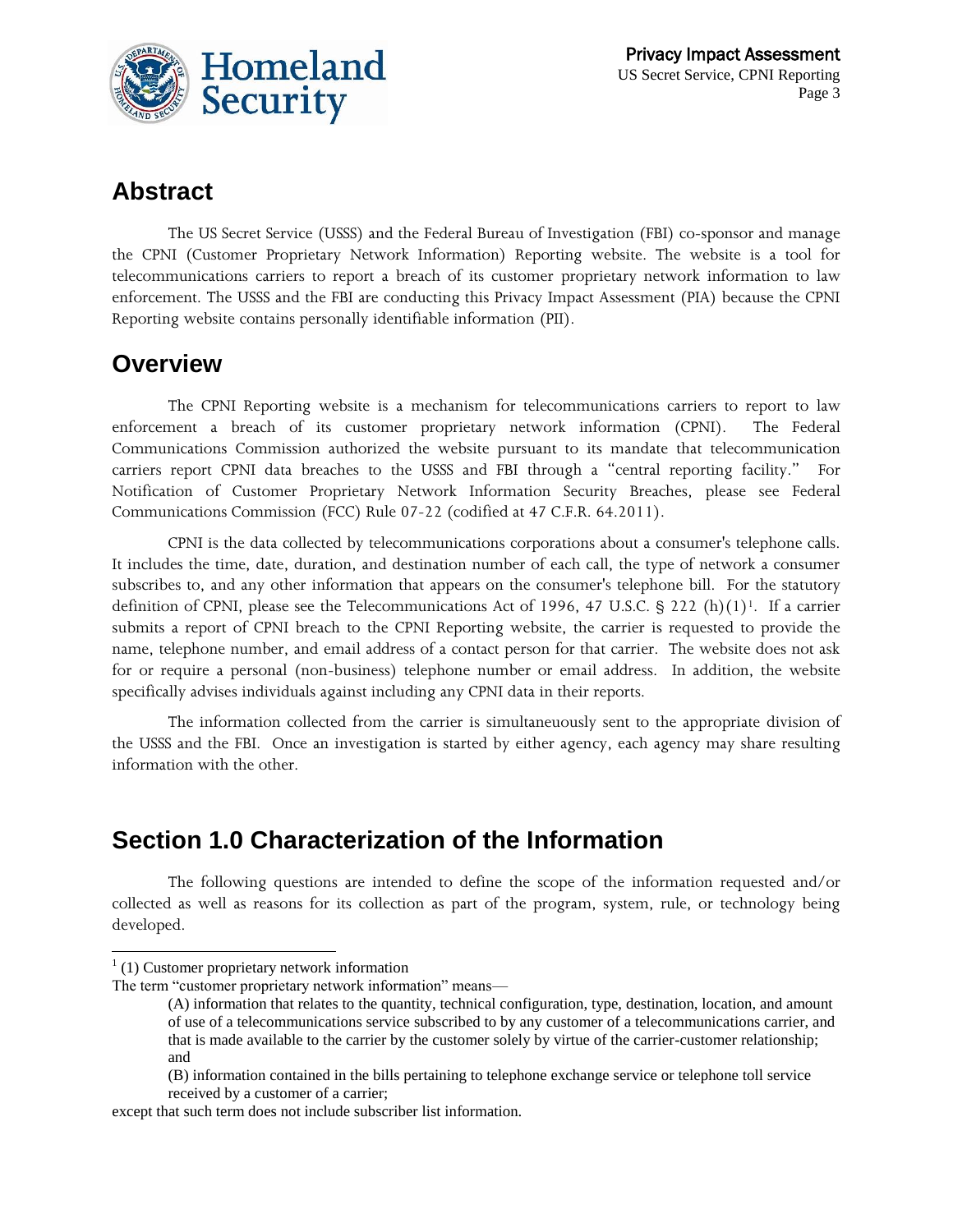

### **1.1 What information is collected, used, disseminated, or maintained in the system?**

The information collected consists of the name of the contact person submitting the CPNI report for the telecommunications carrier, job title, work telephone number, work email address, business address, branch address, and incident location. CPNI specifically does not include subscriber information, i.e., it does not include subscriber name, social security number, address, etc.

### **1.2 What are the sources of the information in the system?**

Information is collected directly from individual employees of the carrier submitting the CPNI Report.

### **1.3 Why is the information being collected, used, disseminated, or maintained?**

The information is collected from the telecommunications carrier in order for the USSS and/or FBI to respond as quickly as possible to the CPNI breach report. The USSS and the FBI use the data submitted to this website to help determine whether investigative action will be taken.

### **1.4 How is the information collected?**

Information is collected electronically from data submitted to the CPNI Reporting website.

### **1.5 How will the information be checked for accuracy?**

Information is collected directly from the individual employees of the carrier reporting the CPNI breach; the presumption exists that the information provided is accurate so as to facilitate a speedy response to breach reports.

### **1.6 What specific legal authorities, arrangements, and/or agreements defined the collection of information?**

The collection of the information is authorized by FCC Rule 07-22 (codified at 47 C.F.R. 64.2011) and Section 222 of the Communications Act of 1934, as amended. 47 U.S.C. § 222.

### **1.7 Privacy Impact Analysis: Given the amount and type of data collected, discuss the privacy risks identified and how they were mitigated.**

Contact information is limited to the information necessary to perform the information distribution functions of the program or project. All information is collected with the consent of the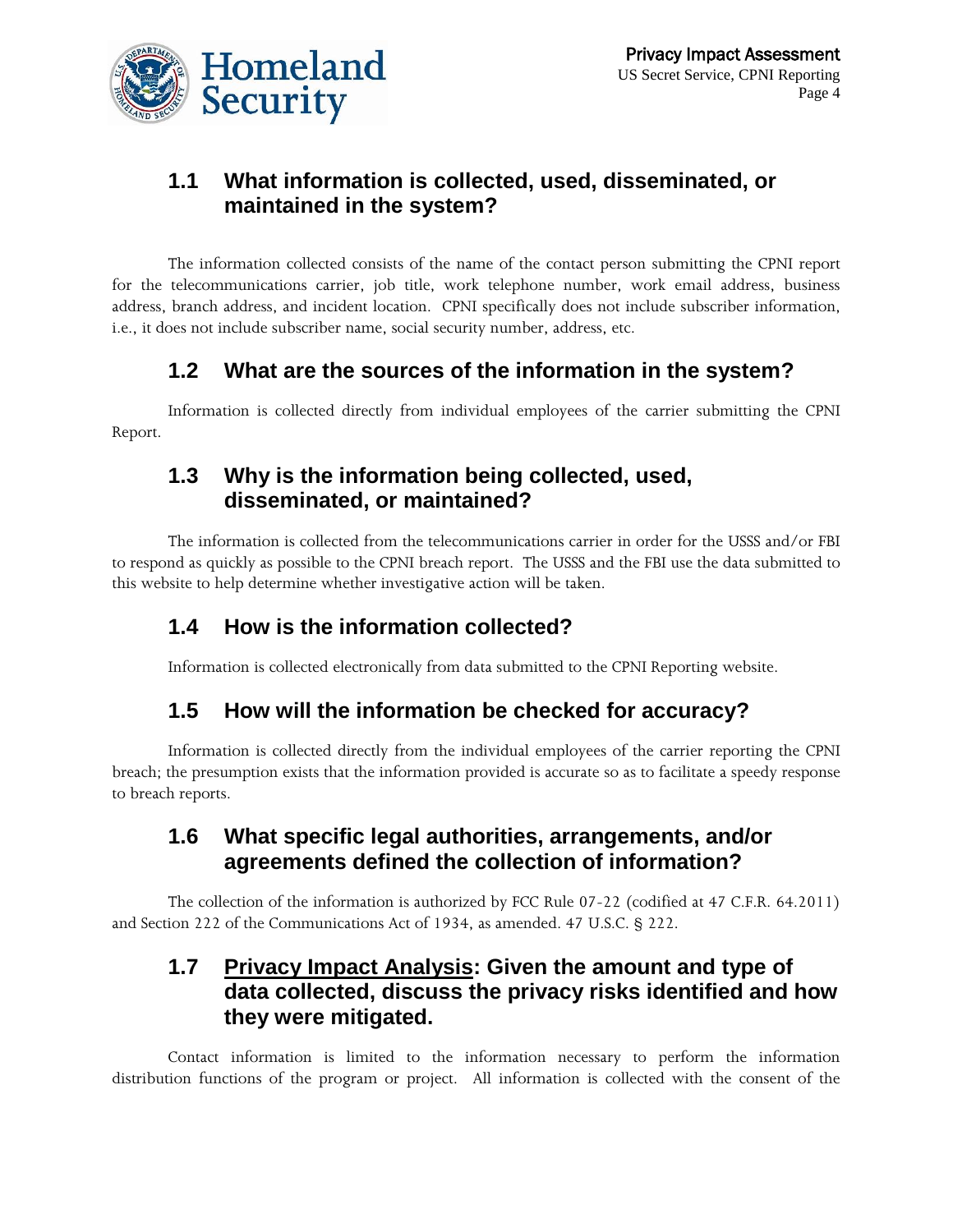

individual providing it. Accordingly, the privacy risk from the amount and type of data collected appears to be minimal.

# **Section 2.0 Uses of the Information**

The following questions are intended to delineate clearly the use of information and the accuracy of the data being used.

### **2.1 Describe all the uses of information.**

The USSS and FBI use the information submitted to determine whether to initiate an investigation. They use personally identifiable information (PII) to contact individuals in reference to a CPNI breach.

### **2.2 What types of tools are used to analyze data and what type of data may be produced?**

Information is stored but is not manipulated in any way other than to populate address fields for a mass email or paper mailing. Data may be inputted into databases or electronic spreadsheets and accessed via the various data elements. For example, a query may be conducted to locate all contacts in a certain state.

### **2.3 If the system uses commercial or publicly available data please explain why and how it is used.**

Neither contact information nor CPNI investigative data is created, populated, or verified with data collected from commercial or publicly available sources.

### **2.4 Privacy Impact Analysis: Describe any types of controls that may be in place to ensure that information is handled in accordance with the above described uses.**

The risk presented by the use of contact information is the potential that the information could be used in ways outside the scope intended by the initial collection. The System of Records Notice USSS.003 (Criminal Investigation Information System, 73 FR 77729) and the FBI's Central Records System (63 FR 8671) as well as the Privacy Act Statements given prior to collection limit the use of information collected to contacting individuals who have reported a possible CPNI breach. Additionally, all USSS employees and contractors are trained on the appropriate use of PII.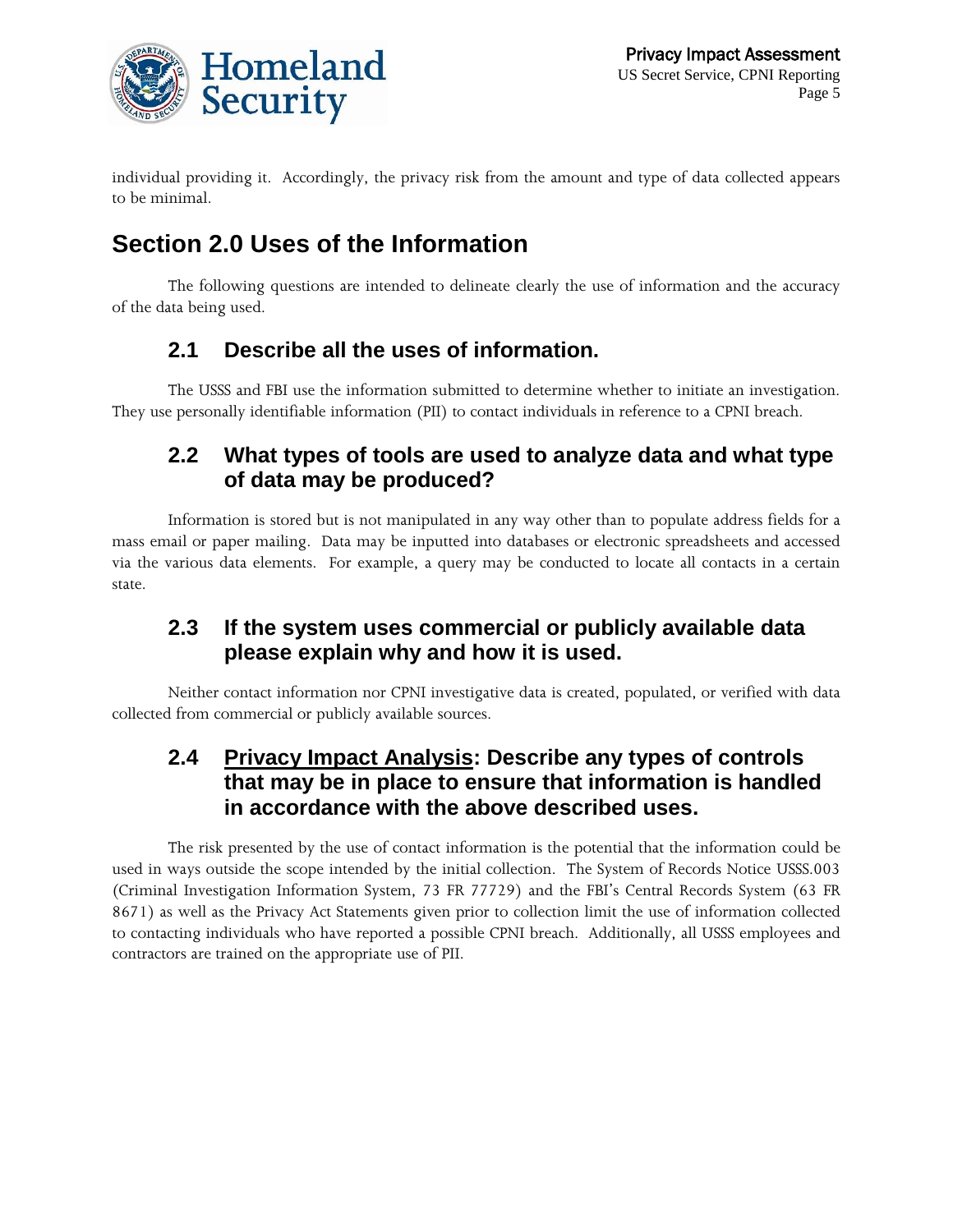

### **Section 3.0 Retention**

The following questions are intended to outline how long information will be retained after the initial collection.

### **3.1 How long is information retained?**

The USSS retains the information no longer than is useful or appropriate for carrying out the information dissemination, collaboration, or investigation purposes for which it was originally collected. Contact list information will be retained for no more than six years after the last use. Information which is collected that becomes part of an investigative case file will be retained for a period which corresponds to the specific case type developed (e.g., judicial, non-judicial, non-criminal, etc.). These retention periods, established and/or approved by the National Archives and Records Administration, may cover periods as short as two years, or as long as 30 years, depending on the type or disposition of the case. Information which is collected that does not become part of an investigative case file will be destroyed/deleted after one year, or when no longer needed for agency business, whichever is sooner.

Any derivative documents created by FBI personnel or contractors using information reported via the portal will take on the disposition schedule of the FBI file classification into which the document is filed, regardless of whether or not the information becomes part of an investigative case. The disposition varies by FBI file classification. When the FBI decides to use the information or conduct an investigation, that information will be recorded in the FBI's records system and will follow the FBI's records retention schedule.

### **3.2 Has the retention schedule been approved by the component records officer and the National Archives and Records Administration (NARA)?**

Consistent with requirements contained within 36 CFR 1234 and the E-Government Act of 2002, efforts to schedule the electronic system which collects the information have already begun (including communication and coordination with NARA), with final approval anticipated within 12 months.

#### **3.3 Privacy Impact Analysis: Please discuss the risks associated with the length of time data is retained and how those risks are mitigated.**

Pending final approval from NARA, contact list information will be retained for no more than six years after the last use. This minimizes retention and security costs associated with maintaining contact lists. Additionally, any individual may opt out of any distribution list at any time in order to have their information expunged from the list, thereby eliminating any privacy risks posed by retention of their contact information.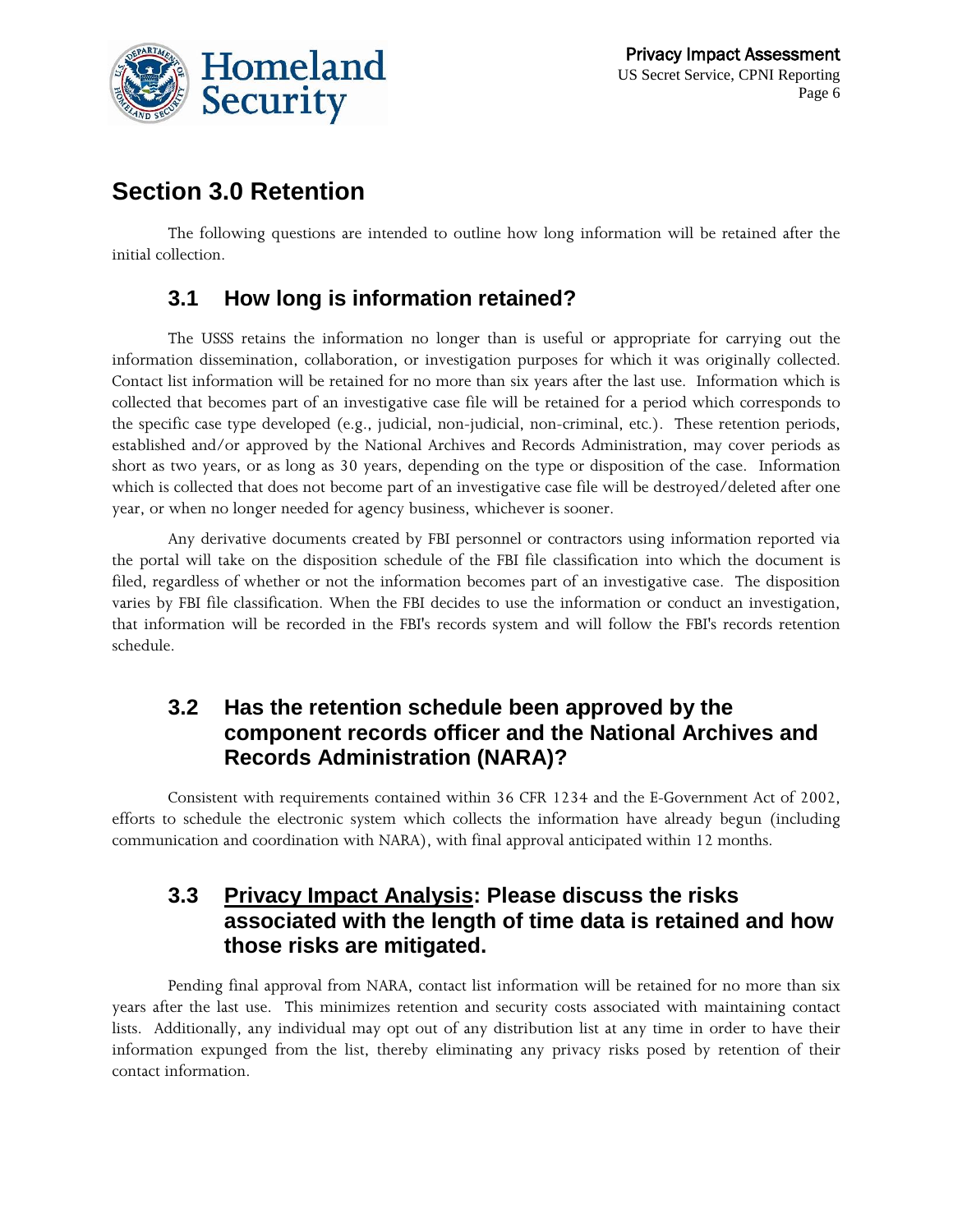

### **Section 4.0 Internal Sharing and Disclosure**

The following questions are intended to define the scope of sharing within the Department of Homeland Security.

### **4.1 With which internal organization(s) is the information shared, what information is shared and for what purpose?**

As a general rule, contact information will not be shared with internal DHS components because there is no need to know.

### **4.2 How is the information transmitted or disclosed?**

As a general rule, contact information will not be shared with internal DHS components because there is no need to know.

### **4.3 Privacy Impact Analysis: Considering the extent of internal information sharing, discuss the privacy risks associated with the sharing and how they were mitigated.**

As a general rule, contact information will not be shared with internal DHS components because there is no need to know.

### **Section 5.0 External Sharing and Disclosure**

The following questions are intended to define the content, scope, and authority for information sharing external to DHS which includes Federal, state and local government, and the private sector.

### **5.1 With which external organization(s) is the information shared, what information is shared, and for what purpose?**

Contact information will be shared with the FBI as a collaborating partner in the CPNI Reporting website. The FBI will share the information pursuant to its own authorities and processes.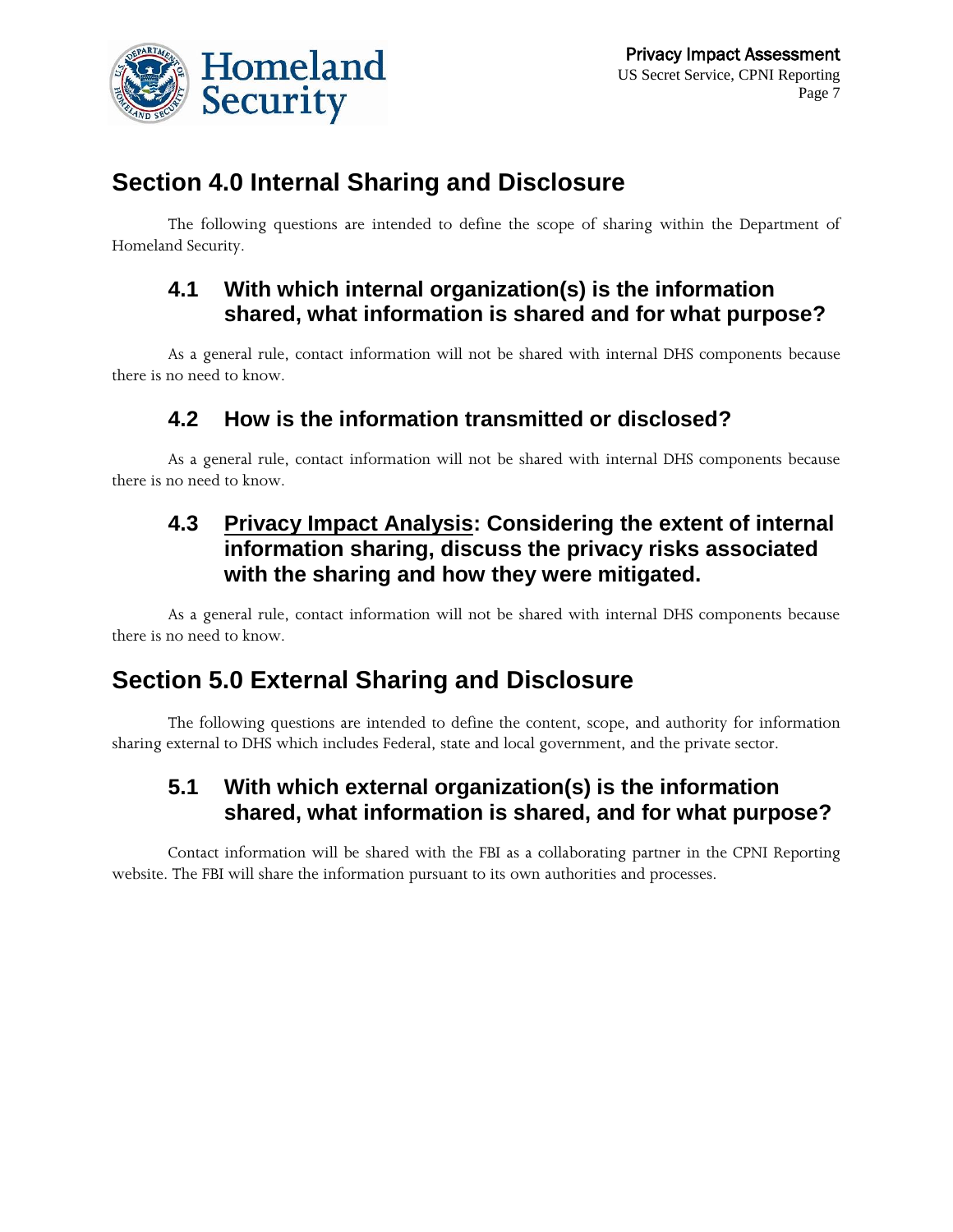

**5.2 Is the sharing of personally identifiable information outside the Department compatible with the original collection? If so, is it covered by an appropriate routine use in a SORN? If so, please describe. If not, please describe under what legal mechanism the program or system is allowed to share the personally identifiable information outside of DHS.**

Yes. The sharing of contact information between USSS and the FBI is consistent with the routine uses contained in the USSS's System of Records Notice USSS.003 (Criminal Investigation Information System, 73 FR 77729) and the FBI's Central Records System (63 FR 8671).

### **5.3 How is the information shared outside the Department and what security measures safeguard its transmission?**

The information is shared in a collaborative workspace between the USSS and FBI, which is authorized by FCC directive, with USSS bearing responsibility for the security of the portal and transmission of the data to the FBI. Any information shared with organizations outside USSS is required to be appropriately secured per Office of Management and Budget Memorandums 06-15, Safeguarding Personally Identifiable Information, and 06-16, Protection of Sensitive Agency Information.

### **5.4 Privacy Impact Analysis: Given the external sharing, explain the privacy risks identified and describe how they were mitigated.**

A risk is presented whenever the USSS shares information it has initially collected from agencies or individuals outside of DHS. If external sharing of information would exceed the narrow purpose for which the contact information was collected, then the information is not permitted to be shared. The System of Records Notice USSS.003 (Criminal Investigation Information System, 73 FR 77729) and the FBI's Central Records System (63 FR 8671) limits the instances where contact information may be shared with outside entities. Further, all USSS employees and contractors are trained on the appropriate use and sharing of information.

### **Section 6.0 Notice**

The following questions are directed at notice to the individual of the scope of information collected, the right to consent to uses of said information, and the right to decline to provide information.

### **6.1 Was notice provided to the individual prior to collection of information?**

Yes. This privacy impact assessment and the System of Records Notice USSS.003 (Criminal Investigation Information System, 73 FR 77729) and the FBI's Central Records System (63 FR 8671)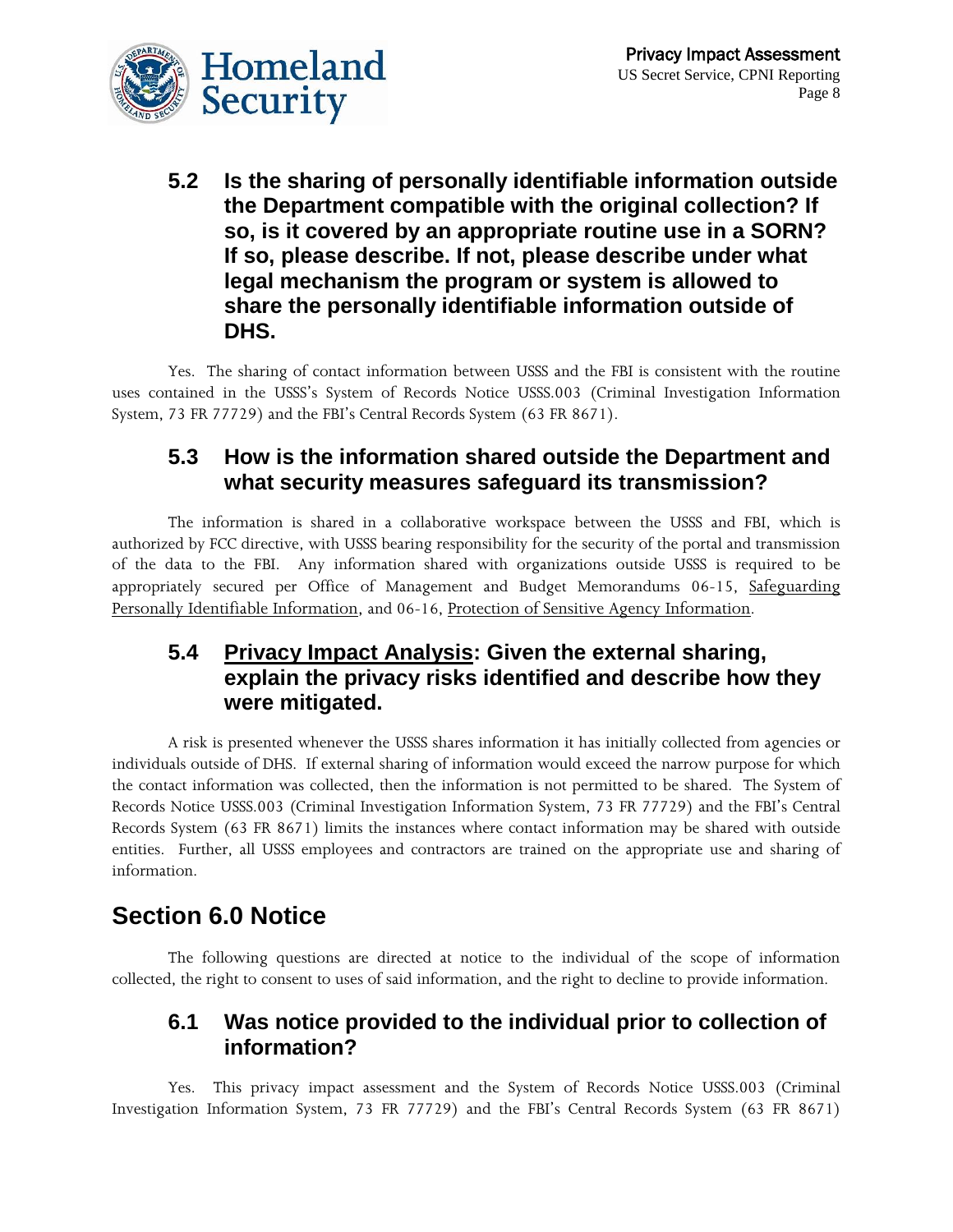

provide notice regarding the collection of contact information. The collection of contact information is immediately preceded by notice regarding the scope and purpose of the contact information at the time of collection. The Privacy Act Statement, required under 5 U.S.C. §  $552a(e)(3)$ , (see appendix A), provides individuals notice at the moment of collection.

### **6.2 Do individuals have the opportunity and/or right to decline to provide information?**

Yes. Individuals are not required to provide personal (non-business) telephone numbers or email addresses. However, if some form of contact information is not provided individuals will not be able to receive information in response to CPNI breach report.

### **6.3 Do individuals have the right to consent to particular uses of the information? If so, how does the individual exercise the right?**

Consent to use the information is implicit in its provision. USSS will only use the information for the limited purpose for which it was collected, i.e., contacting individuals. Should an individual suspect information is being used beyond the given scope of the collection, they are encouraged to write to the system managers.

### **6.4 Privacy Impact Analysis: Describe how notice is provided to individuals, and how the risks associated with individuals being unaware of the collection are mitigated.**

The privacy risk associated with notice in the collection of contact information is that the individual is not aware of the purpose for which the information submitted may be used. Notice is always provided prior to the collection of information. This risk is primarily mitigated by limiting the use of contact information to what is necessary for the purposes of contacting the person according to his or her voluntary subscription or request. Additionally, the System of Records Notice USSS.003 (Criminal Investigation Information System, 73 FR 77729) and the FBI's Central Records System (63 FR 8671) provides notice of the purpose of the collection, redress procedures, and the routine uses associated with the collection of contact information.

### **Section 7.0 Access, Redress and Correction**

The following questions are directed at an individual's ability to ensure the accuracy of the information collected about them.

### **7.1 What are the procedures that allow individuals to gain access to their information?**

Access requests should be directed to United States Secret Service, FOIA/PA Officer, Suite 3000, 950 H Street, NW, Washington, DC 20223.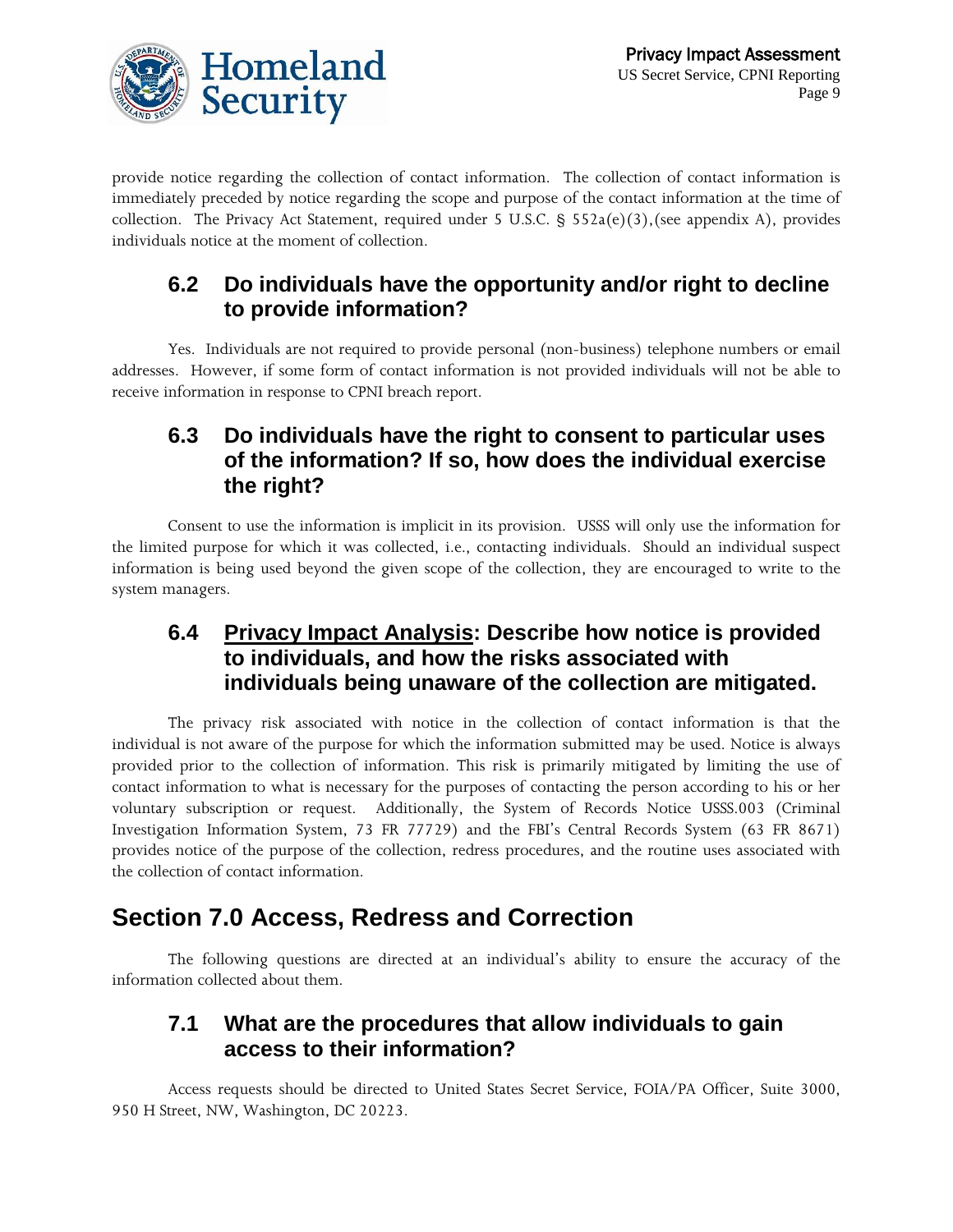

### **7.2 What are the procedures for correcting inaccurate or erroneous information?**

The procedures are the same as those outlined in Question 7.1.

Additionally, the System of Records Notice USSS.003 (Criminal Investigation Information System, 66 FR 45362) and the FBI's Central Records System (73 FR 77729) details access provisions along with the names of officials designated to field such requests.

### **7.3 How are individuals notified of the procedures for correcting their information?**

Individuals are notified at collection that they may correct their information at any time by the procedures outlined above. Procedures for correcting information maintained within the system is also outlined in the Criminal Investigation Information System SORN (USSS.003, 73 FR 77729).

#### **7.4 If no formal redress is provided, what alternatives are available to the individual?**

Appropriate redress is provided.

### **7.5 Privacy Impact Analysis: Please discuss the privacy risks associated with the redress available to individuals and how those risks are mitigated.**

Individuals may correct their information at any time during which the USSS possesses and/or uses their contact information. Any risks associated with correction of information are thoroughly mitigated by the individual's ability to opt out of the contact list or correct their information via the same process by which they submitted information.

### **Section 8.0 Technical Access and Security**

The following questions are intended to describe technical safeguards and security measures.

### **8.1 What procedures are in place to determine which users may access the system and are they documented?**

DHS physical and information security policies dictate who may access USSS computers and filing systems. Specifically, DHS Management Directive 4300A outlines information technology procedures for granting access to USSS computers, which is where the majority of contact information is stored. Access to contact information is strictly limited by access controls to those who require it for completion of their official duties.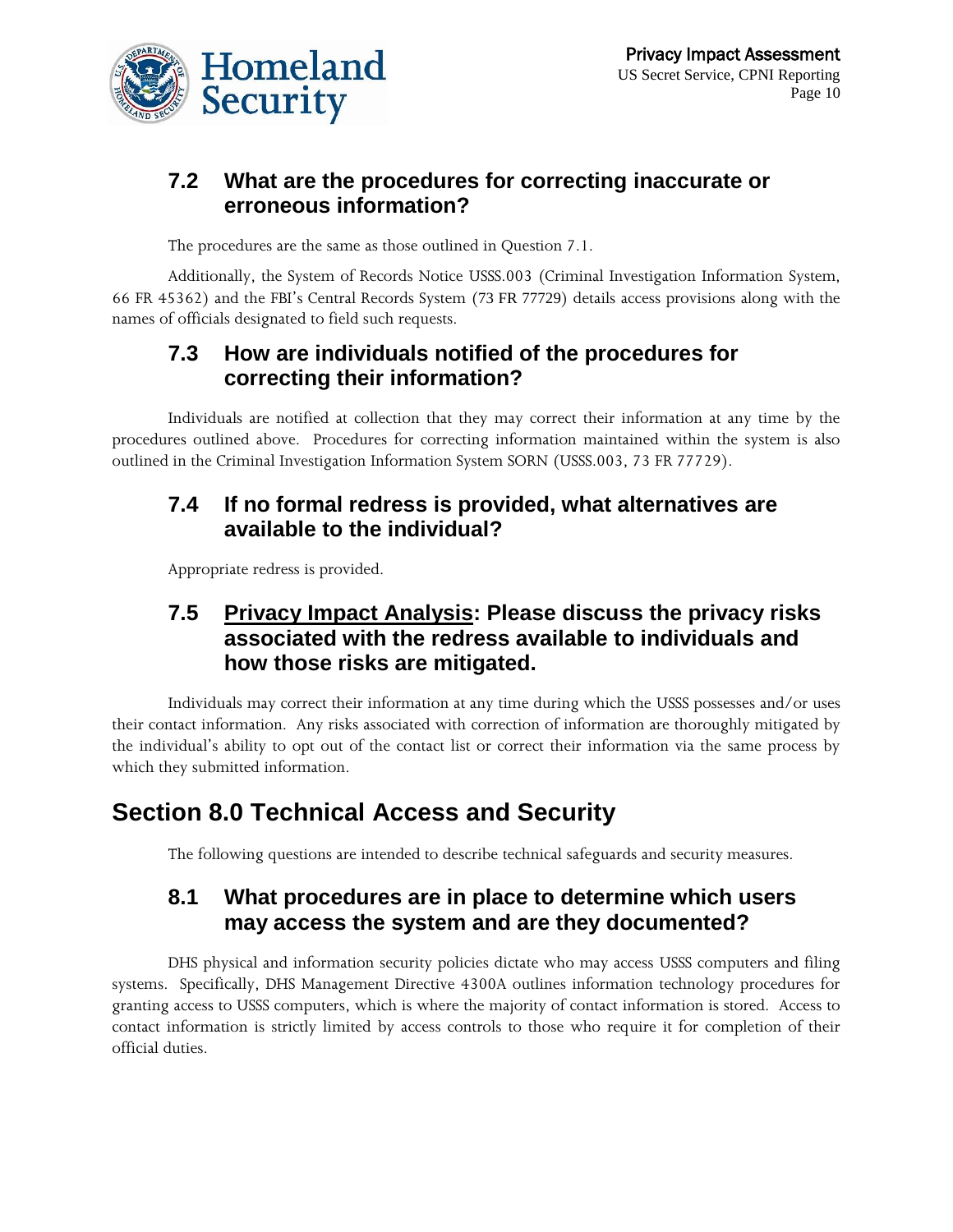

### **8.2 Will Department contractors have access to the system?**

Yes, depending on the project or program. Many times contractors are tasked with information distribution and other outreach tasks. Contractors are required to have the same level of security clearance in order to access USSS computers as all other DHS employees.

### **8.3 Describe what privacy training is provided to users either generally or specifically relevant to the program or system?**

All USSS employees and contractors are required to receive annual privacy and security training to ensure their understanding of proper handling and securing of personally identifiable information such as what is contained in contact lists. Also, DHS recently published the "Handbook for Safeguarding Sensitive PII," providing employees and contractors additional guidance.

### **8.4 Has Certification & Accreditation been completed for the system or systems supporting the program?**

Most simple contact lists are stored on spreadsheets or similar formats that do not qualify as an information technology system requiring a Certification and Accreditation (C&A) pursuant to the review processes established by the Chief Information Security Officer; however, these documents are stored on secure Department networks which have completed C&As. Other contact lists which are part of more robust functionalities reside on information technology systems that are required to receive a C&A.

### **8.5 What auditing measures and technical safeguards are in place to prevent misuse of data?**

All Department information systems are audited regularly to ensure appropriate use and access to information. Specifically related to contact information, such lists residing on a local area network's shared drive are restricted by access controls to those who require it for completion of their official duties. Folders within shared drives are privilege-protected.

### **8.6 Privacy Impact Analysis: Given the sensitivity and scope of the information collected, as well as any information sharing conducted on the system, what privacy risks were identified and how do the security controls mitigate them?**

The risk of unauthorized access exists with any information technology system or document. The Department conducts thorough background checks on every employee and contractor. Access to the systems and networks which store the contact information are protected pursuant to established Departmental procedures (see 8.4).

All Department employees and contractors are trained on security procedures, specifically as they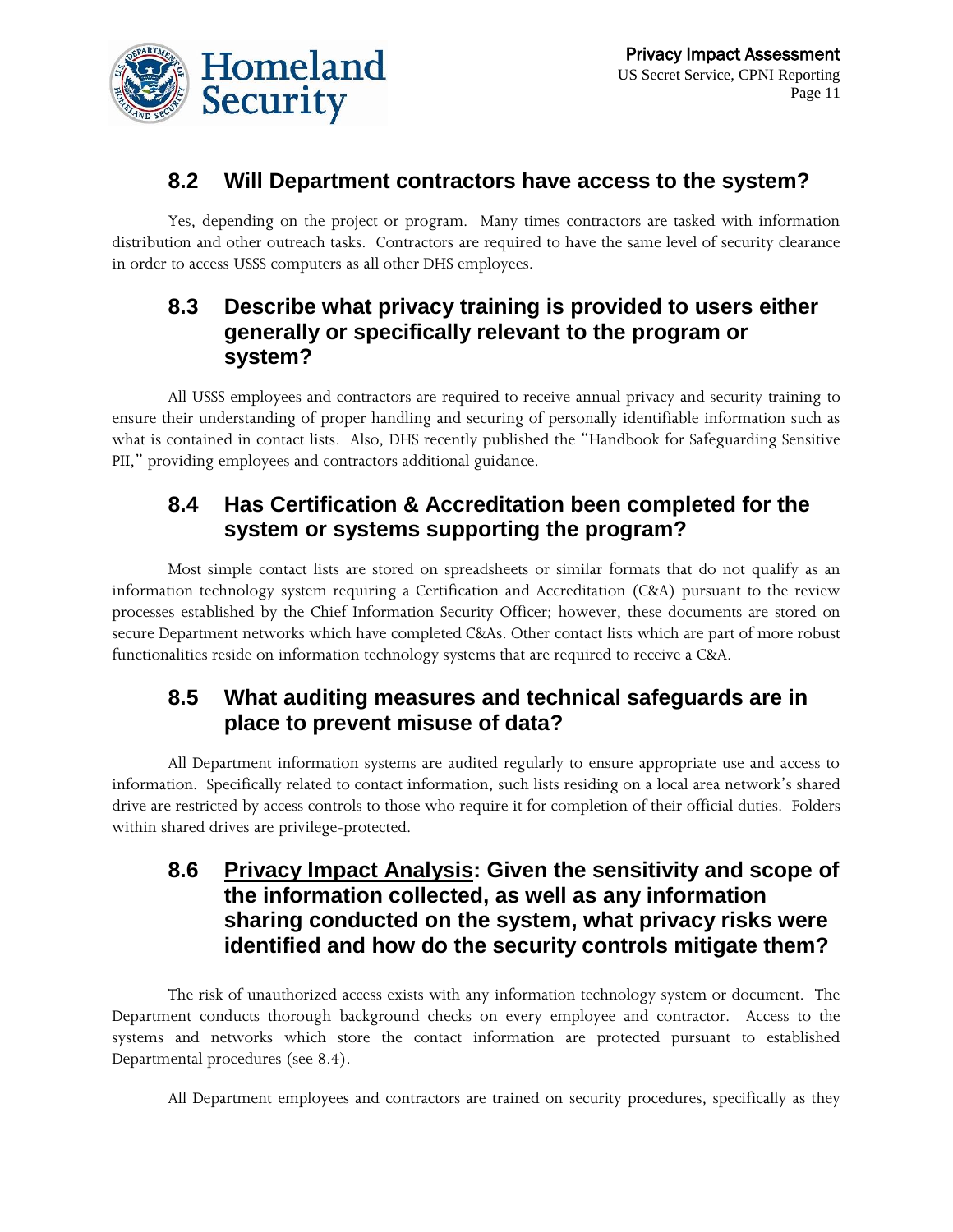

relate to personally identifiable information.

# **Section 9.0 Technology**

The following questions are directed at critically analyzing the selection process for any technologies utilized by the system, including system hardware, RFID, biometrics and other technology.

### **9.1 What type of project is the program or system?**

The CPNI Reporting website is an information-collection tool.

### **9.2 What stage of development is the system in and what project development lifecycle was used?**

The CPNI Reporting website detailed here is not necessarily involved in a specific lifecycle.

### **9.3 Does the project employ technology which may raise privacy concerns? If so please discuss their implementation.**

If a particular technology used in the collection or handling of information in connection with the types of contact lists addressed in this PIA raises specific and/or heightened privacy concerns, the implementation of the technology will require a separate PIA.

# **Approval Signature**

Original signed and on file with the DHS Privacy Office.

Hugo Teufel III Chief Privacy Officer Department of Homeland Security